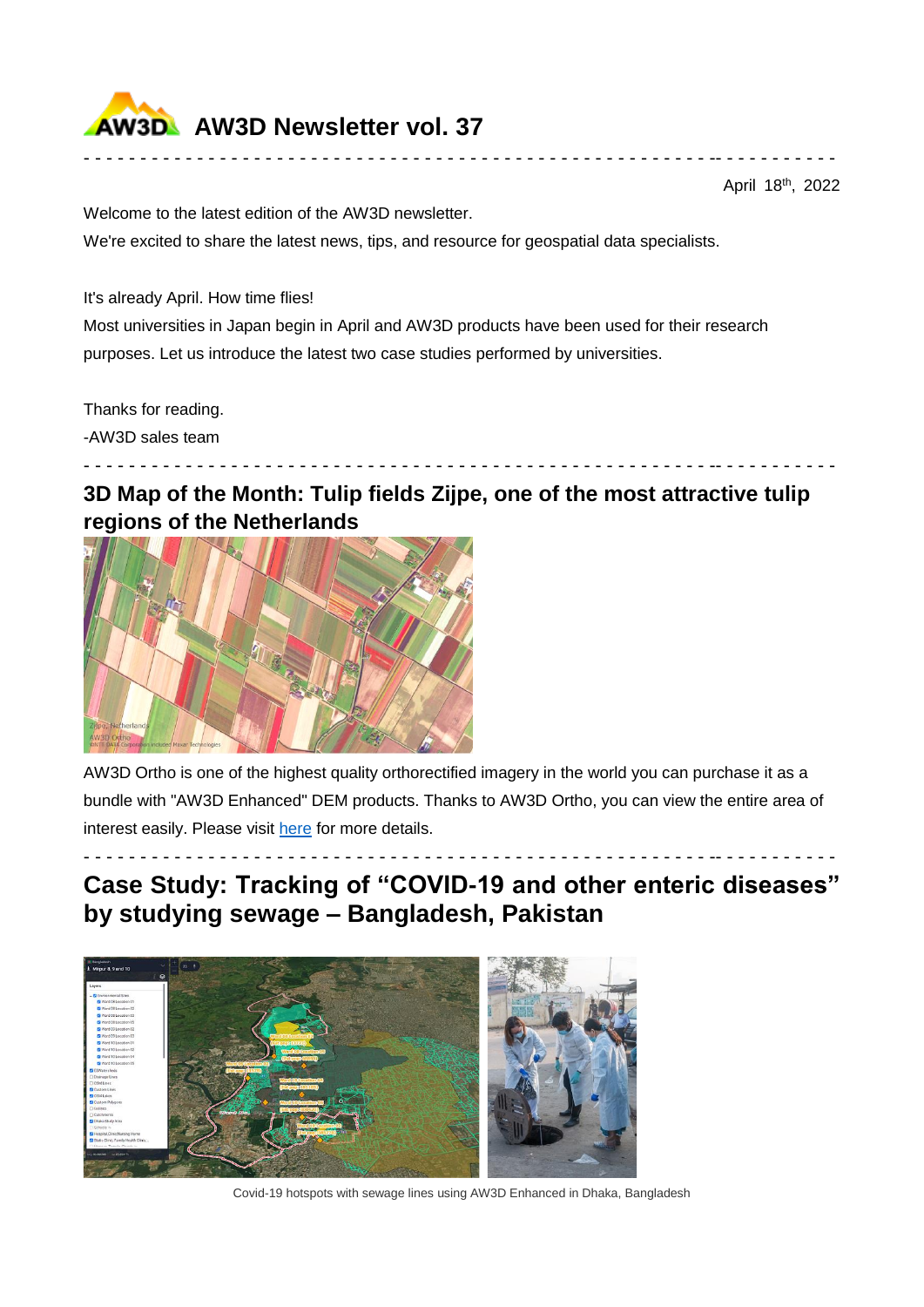AW3D DEM data plays a key role in integrated environmental surveillance for COVID-19 conducted by the University of Virginia, and collaborators from icddr,b, and Imperial College London. The Bill and Melinda Gates Foundation supports the project.

Accurate tracking needs to select sites for wastewater sampling accurately and effectively. Thanks to using affordable but highly accurate AW3D enhanced DTM, it became possible to locate environmental surveillance sites with the highest precision and track all sewage lines in the study area. As a result, SARS-CoV-2, the virus that causes COVID-19, was first detected in the environmental samples in mid-March,2020 well ahead of the rise in COVID-19 cases in Bangladesh. In addition, it is possible to roll out targeted public health interventions to mitigate COVID-19, such as "local lockdown," where transmission is high,instead of a country-wide lockdown.

Please visit here for more details.

## **Case Study: 3D kinematic model of the structurally complex the Naukluft mountains helps mitigate seismic hazard – Namibia**

- - - - - - - - - - - - - - - - - - - - - - - - - - - - - - - - - - - - - - - - - - - - - - - - - - - - - - - -- - - - - - - - - - -



A geological map of the area surrounding Olive Trail, in the south of the Naukluft mountains, generated by Petroleum Experts' MOVE software using the elevation data from AW3D. The field of view is 4 by 5 km2.

For the research on mitigating seismic hazards of the Naukluft mountains in Namibia, McGill University selected "AW3D" because of its high accuracy and resolution, even its competitive price.

Hazard mitigation requires a better understanding of the three-dimensional structure of these tectonic systems, their seismic behavior, and their evolution. Using the data from AW3D and field mapping, a 3D model of the structurally-complex areas of the Naukluft mountains was produced. This 3D model explores nappe architecture, fault connectivity, and relative timing of faults across various scales.

Please visit [here](https://www.aw3d.jp/en/casestudy/3d-kinematic-model-of-the-structurally-complex-naukluft-mountains-helps-mitigate-seismic-hazard/) for more details.

- - - - - - - - - - - - - - - - - - - - - - - - - - - - - - - - - - - - - - - - - - - - - - - - - - - -

Any questions, comments, or suggestions are always welcome. We can be reached via [here.](https://urldefense.com/v3/__https:/www.aw3d.jp/en/contactform/__;!!GCTRfqYYOYGmgK_z!v224ZpyHLaQq8ZzCO9dUfJExFOlfncdeZQJBxXb1szBaHRwr1_-qWkvhpSIpIh9KJMobjw$)